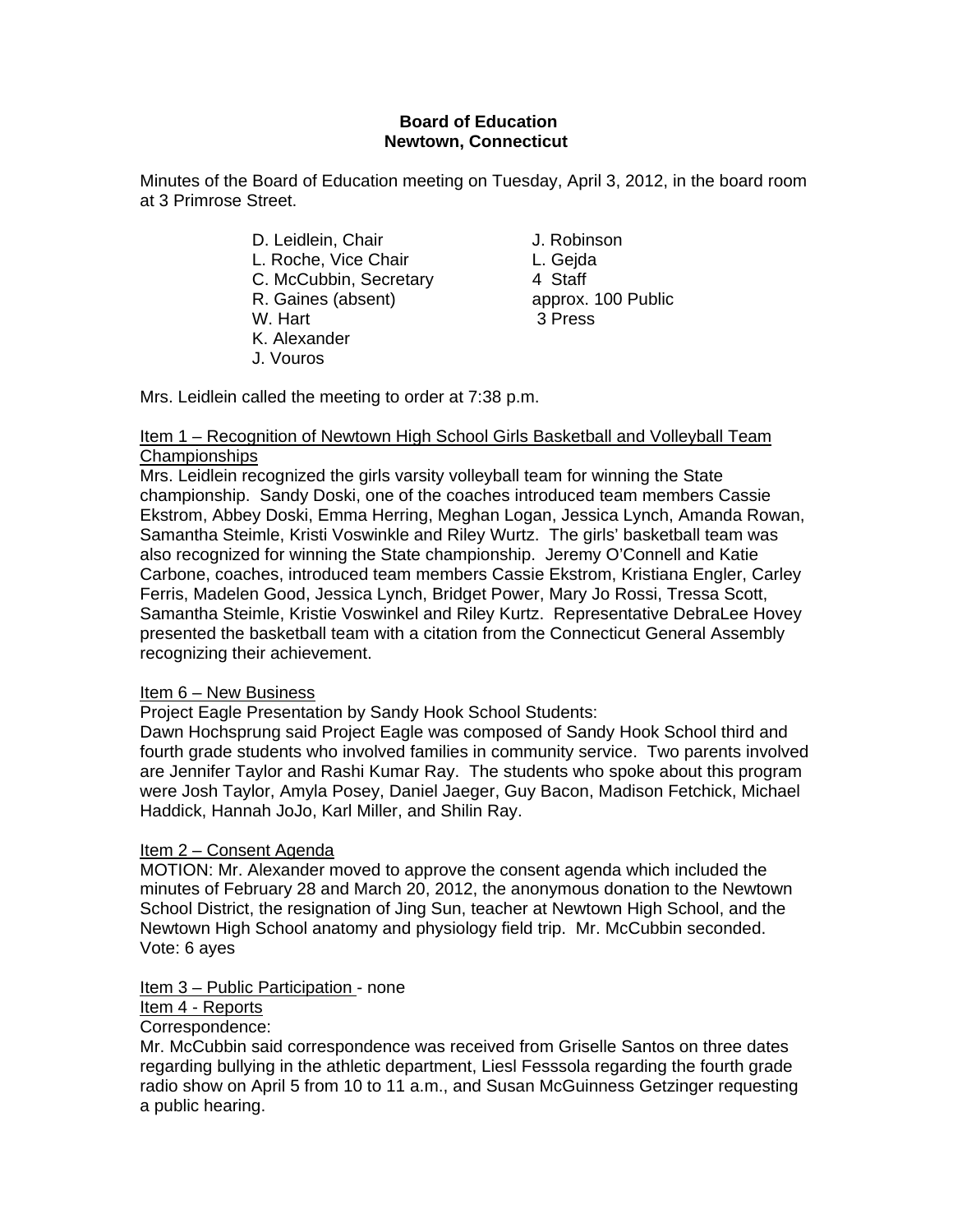Chair Report: Mrs. Leidlein met with Dr. Robinson and Dr. Salvatore regarding the proper procedure for gaining information. Any request for information or meetings should go through the Superintendent.

### Superintendent's Report:

The Newtown Prevention Council hosted a Parent Empowerment University at the middle school on March 24. This event served parents in Newtown, Brookfield and Southbury with a speaker and workshops on parenting topics.

Newtown will receive a \$2,000 grant from CAPSS for a team to attend the Quality Performance Institute training for a week this summer with the Center for Collaborative Education.

The Connecticut State Commissioner of Education met with representatives of the town and school district on March 28 regarding SB 24.

The parent presentation for safer school climate will be held on April 12 in the Reed School cafetorium from 7:00 to 8:15 p.m. Children will be cared for by the high school honor society.

The legislative wrap up will be at the May 15 session from 9:00 to 11:00 a.m. in Hartford. Dr. Robinson read a letter received Feb. 29 from Dana Greenfield regarding the ECA program and her experience there since  $9<sup>th</sup>$  grade.

### Subcommittee Chair Reports:

Mrs. Leidlein said the special education subcommittee will meet on May 3.

Mr. Alexander spoke about the meeting of the technology subcommittee. He met with Dr. Robinson, Dr. Gejda and Carmella Amodeo discussing the plan which is to be delivered to the State by June 15. The new one has been completed and is being reviewed by Education Connection. They also discussed the status of student emails. Some high school students opted out as they have their own. Students bringing their own devices are also being discussed. They are considering having a policy stating equipment we will need.

Mr. Hart asked if the State specified what type of equipment would be required.

Mr. Alexander said keyboards would be needed.

Dr. Gejda spoke about the new State tests and students needing a computer for the testing

### Item 6 - Old Business

MOTION: Mrs. Roche moved that the Board of Education approve the revisions to Policy 4-607.2 Automated External Defibrillator (AED). Mr. McCubbin seconded. Vote: 6 ayes

MOTION: Mrs. Roche moved that the Board of Education approve the revisions to Policy 4-607.3 Procedure for Use of Automated External Defibrillator (AED). Mr. McCubbin seconded. Vote: 6 ayes

MOTION: Mrs. Roche moved that the Board of Education approve the revisions to Policy 7-102 Immunization Requirements for School Enrollment/Attendance. Mr. McCubbin seconded. Vote: 6 ayes

MOTION: Mrs. Roche moved that the Board of Education approve the revisions to Policy 7-104 Student Health Assessments and Medical Records. Mr. McCubbin seconded. Vote: 6 ayes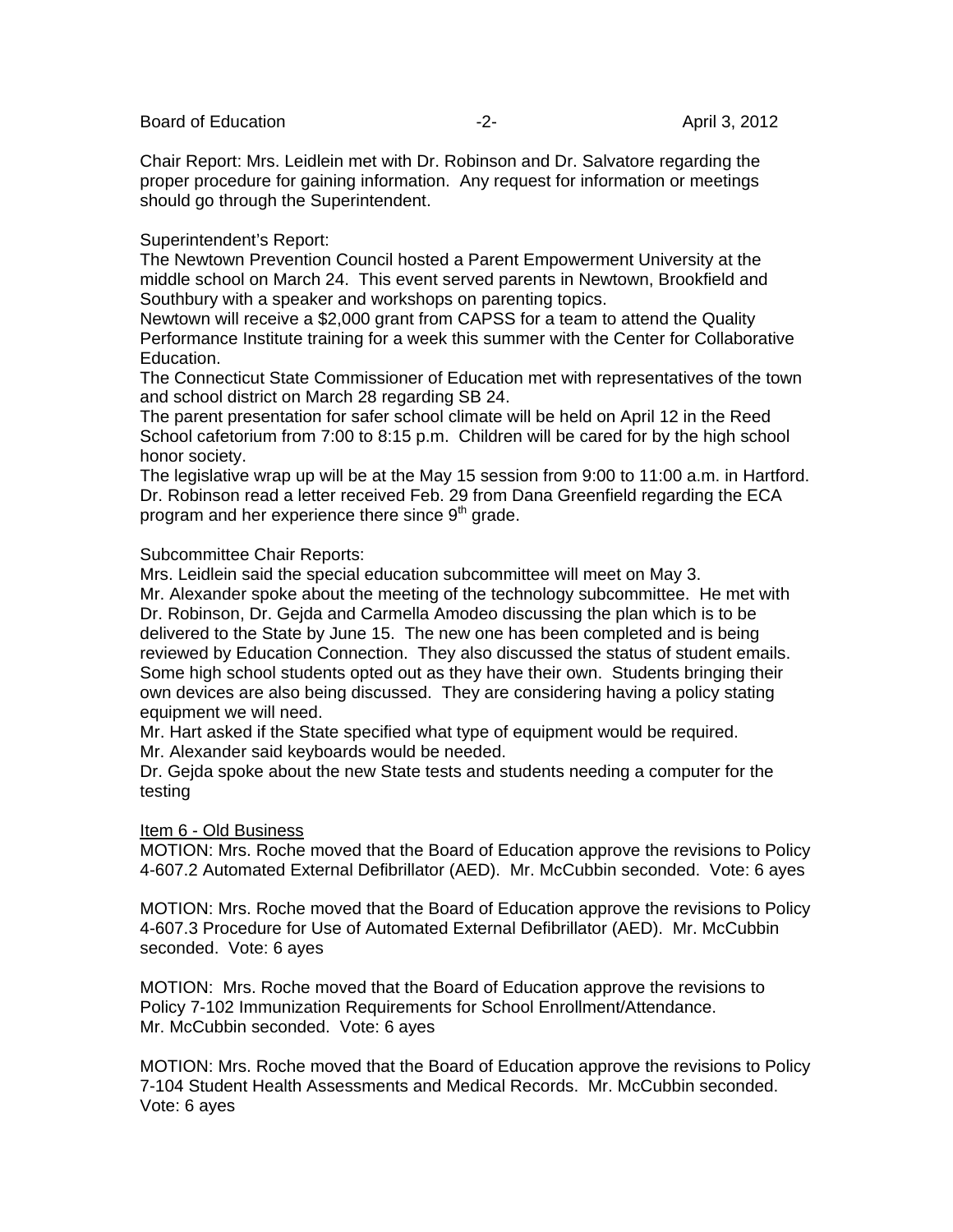MOTION: Mrs. Roche moved that the Board of Education approve the revisions to Policy 7-104.1 Procedures Regarding Student Health Assessments and Medical Records. Mr. McCubbin seconded. Vote: 6 ayes

MOTION: Mrs. Roche moved that the Board of Education approve the revisions to Policy 3-202 Budget Procedures & Major Object Code Transfers. Mr. McCubbin seconded.

Mr. Alexander said this was already voted on in October and was not in favor of making any changes.

Mr. Hart agreed. He said the changes being proposed will not achieve what they believed it would as stated at the last meeting.

Mrs. Leidlein stated that the concern was on page 2, number 1 and should be changed to read "\$10,000 or more" instead of "more than \$10,000."

Mrs. Leidlein suggested a motion for the amendment to have #1 on page 2 read that no transfers within major object codes, whether individual or cumulative, of \$10,000 or more, shall be made unless authorized by the Board.

Mr. McCubbin moved that motion. Mr. Vouros seconded.

Vote on amendment: 4 ayes, 2 nays (Mr. Hart, Mr. Alexander)

Mr. Hart said that no subdivisions of the object codes are defined. Mrs. Leidlein pointed out that Mr. Bienkowski's budget summary reports give the accounts within the object code.

Mr. Hart was concerned about the amount of time we would be spending processing these.

Mrs. Leidlein said the amounts under \$10,000 could be in the consent agenda. Mr. Hart would like to see the data from other districts that Mrs. Leldlein spoke about. Mr. Vouros asked is this would help the Board of Finance and Legislative Council to which Mrs. Leidlein said it would and also help us in preparing the budget.

Mr. Alexander felt the statement would be sufficient and be discussed in the financial report.

Dr. Robinson asked how situations would be handled such as the salary adjustments we have in the fall. If we need to make a hire immediately this policy requires a Board of Education meeting.

There was a discussion about emergency hiring to which Mr. Hart felt the policy needs to state the procedure. Mrs. Leidlein said there could be an emergency meeting. Dr. Robinson said because of the number of people hired at the beginning of the year she is uncomfortable taking an action not stated in the policy.

Mr. Vouros feels it would be justified to hire the person needed if these are EAs for special education students.

Vote on amendment to change #1: Vote 4 ayes, 2 nays (Mr. Hart, Mr. Alexander)

Mrs. Leidlein said the education subcommittee of the Legislative Council voted to pass the full budget on to the Legislative Council with no additional reductions. It was a 4 to 2 vote. Wednesday night they may act on the whole budget.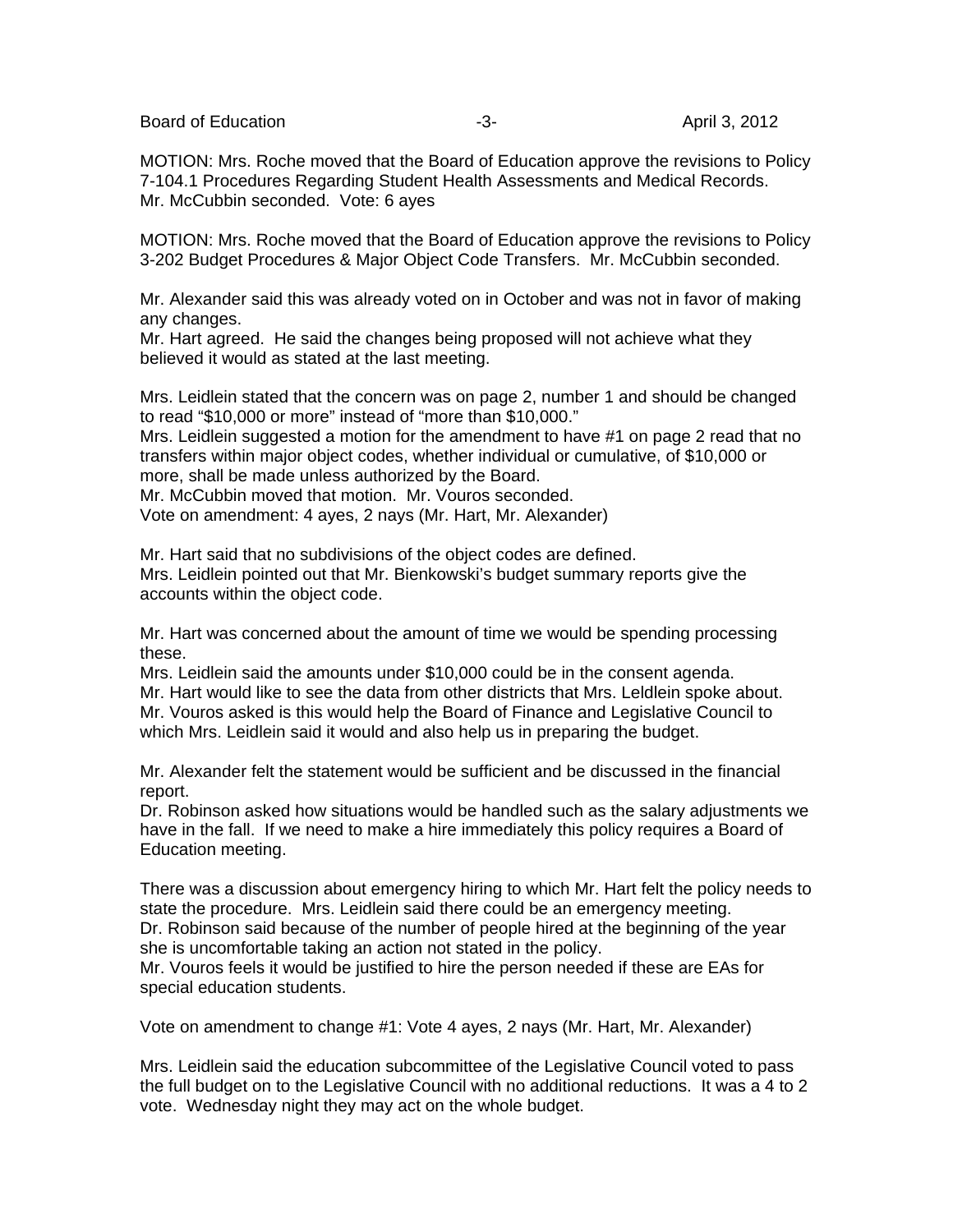Mr. Vouros feels there needs to be a campaign to urge voters to get out and vote. Mrs. Leidlein said it was important for those in favor of full-day kindergarten to vote. Dr. Robinson said the Board of Education can advocate for a vote. She can only tell the date, time and place to vote but cannot advocate for the budget.

Mrs. Roche asked for the date Dr. Robinson and Mrs. Llodra would speak at the Senior Center. Dr. Robinson would get that date.

MOTION: Mr. Alexander moved to amend the policy to add the following to the end of the second paragraph on page 1 with some wording to cover emergency hiring:

*Hiring of additional staff that would be legally mandated will be brought to the Board for approval at the next scheduled Board meeting, if all attempts for the Board of Education to meet prior to the hiring are unsuccessful.* 

Mrs. Roche seconded. Vote on amendment: 5 ayes, 1 nay (Mr. Hart)

Mrs. Leidlein would add these changes for a second read at the next meeting and vote on the amended policy.

### Superintendent's Evaluation:

Mrs. Leidlein put together a timeline for the format of the Superintendent's evaluation. The first meeting will be May 1 using the CABE/CAPSS model with addendum #1 and the Superintendent's self assessment. May 15 the Board evaluates the Superintendent's job performance using addendum 2 as a guide. June 5 will finalize the evaluation and vote on the Superintendent's contract.

MOTION: Mrs. Roche moved that the Board of Education use the CABE/CAPSS model to do a formal evaluation of the Superintendent as well as follow the time line provided by the Board Chair. Mr. McCubbin seconded.

Mr. Alexander asked if Dr. Robinson had seen the timeline to which she said she did not but had suggested the CABE/CAPSS model.

Mr. Hart was concerned about being able to manage our time with having to finalize the budget in May along with conducting the Superintendent's evaluation. Vote: 5 ayes, 1 nay (Mr. Hart)

MOTION: Mrs. Roche moved that the BOE hire a consultant per Board of Education policy to assist in the evaluation of the Superintendent. Mr. Vouros seconded.

Mrs. Roche said there has never been a written evaluation for the Superintendent and it was important that we follow the right procedures and policies for the protection of the Board and the Superintendent.

Keith questioned where we would get a consultant and the cost involved. Mrs. Roche suggested Attorney Dugas because we need legal guidance.

Mr. Alexander could not support it without knowing the cost and also wants to consider if it's agreed upon with the Superintendent.

Mr. Hart also wanted to know the cost. Given the questions raised by this board concerning hiring of consultants he wants to know where we will find the money in the budget and where we will have transfers to cover it.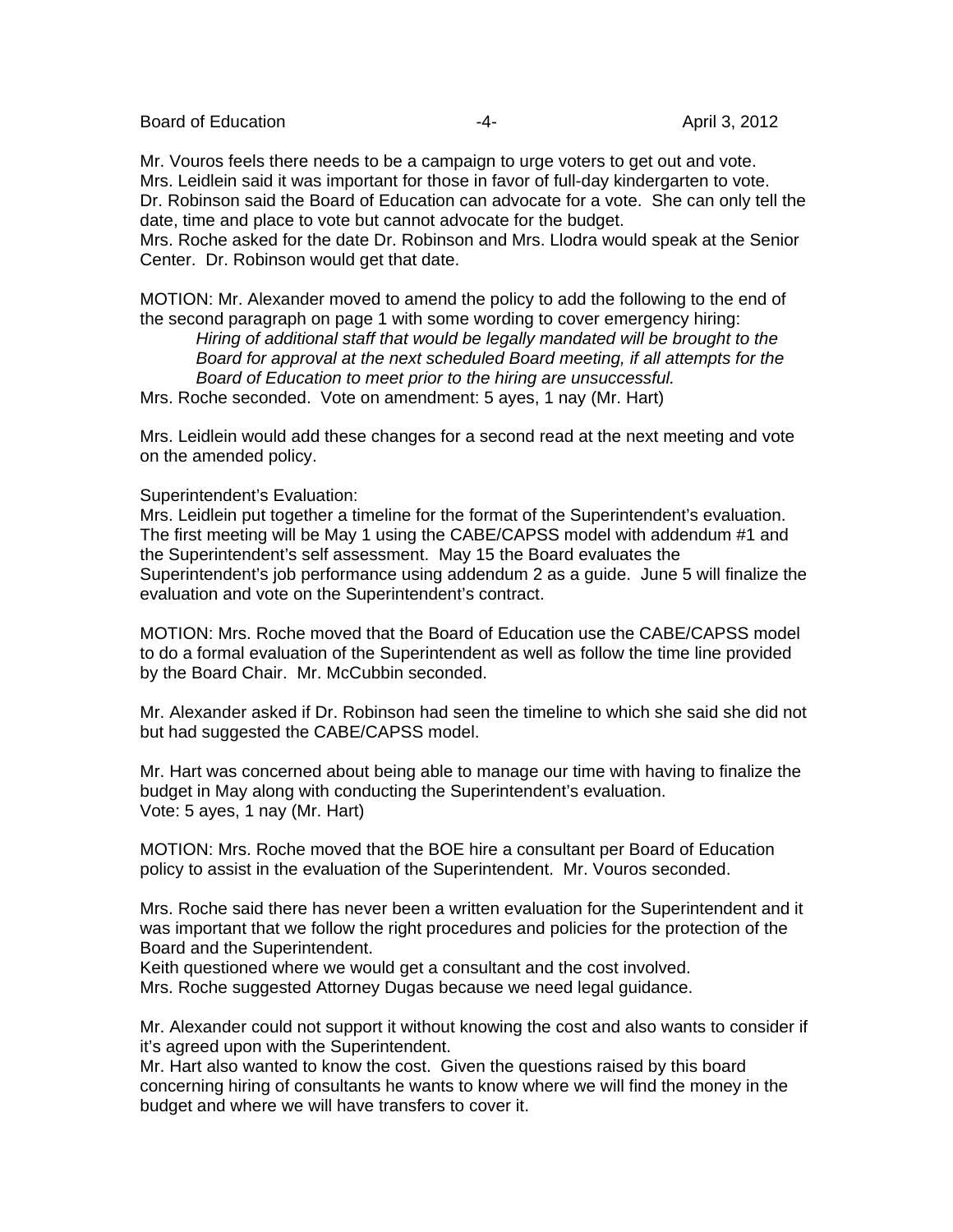Board of Education **-5-** April 3, 2012

Mr. Alexander moved to table the motion for more information. Mr. Vouros seconded. Mr. Alexander changed the motion to "postpone the motion" until we receive more information. Mr. Vouros seconded. Vote: 6 ayes

### Ad Hoc Facilities Committee:

The Board moved this to the next meeting when Mr. Gaines would be in attendance.

### Item 6 – New Business

Policies 9000 to 9160(b):

It was noted one change on policy 9005(b). New Hartford should be changed to Newtown.

Mrs. Leidlein asked the old policy numbers of the ones we are looking at be sent to the Board.

Mr. Hart felt policies 9100 and 9120 should be merged as they are highly redundant.

### Perkins Grant:

MOTION: Mrs. Roche moved that the Board of Education approve the application for the Perkins Innovation Grant. Mr. Hart seconded. Vote: 6 ayes

Dr. Robinson said we have Perkins Grant money at the high school for work related programs. We are writing for a \$10,000 and \$40,000 grant. It was written by Peg Ragaini to have equipment for the student personnel success plans. If we quality, we only have until September to use the grant money.

Mr. Alexander asked for the specific equipment.

Dr. Robinson said it included 5 Android based tablets, 5 iPad 3s, 5 MacBook Pros, 5 Desktop PCs, Developers license fees, digital camera with accessories and teacher training.

Vote: 6 ayes

Mr. Vouros asked about the other grants.

Dr. Robinson said the \$10,000 grant is part of the high school guidance department and will be on the agenda for approval next week.

MOTION: Mr. Alexander moved that the Board of Education set the Newtown High School Graduation for June 20, 2012 and the Newtown Middle School Moving Up ceremony for June 18, 2012. Mrs. Roche seconded. Vote: 6 ayes

### Item 7 – Public Participation

Roselle Santos, 13 Shut Road, has a son who is a sophomore. She brought a bullying issue to the Board on February 28 and also to the athletic department. People are not following policy and procedures. Her son's rights have been violated and she wants the removal of all coaches who are condoning bullying with no more retaliation on her son.

Mrs. Leidlein said the next step is to grieve it to the Board and she would send her the information no later than Thursday.

Mrs. Santos said no one has contacted her.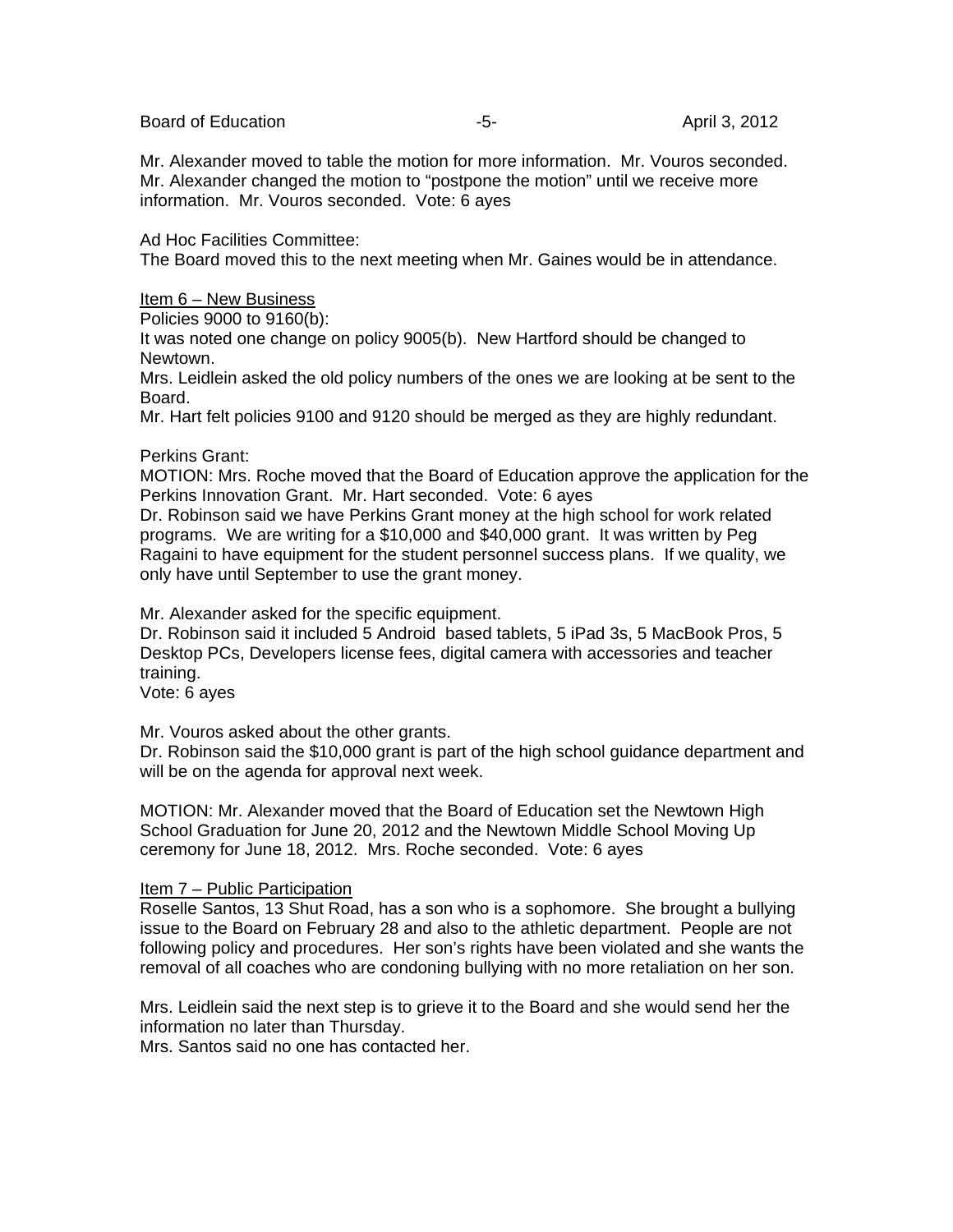Angel Santos, high school student, said it has been over five weeks and the situation has not been fixed. His civil rights have been violated. Where does this investigation stand and what is the resolution to be taken? He demanded steps are taken. Mrs. Leidlein asked for his questions to be emailed to her.

Alice Mascher, 75 Marlin Road, said these parents want to talk about the broken boys' basketball program. Need to know the steps to follow. Complaints are made but no resolution has been made in the past year. She tried to stop it last year. Bullying violations were brought to the Superintendent. She wants a written decision and resolution or the next step is to bring it to the Board.

Joe Devellis, 44 Key Rock Road, thanked the board for recognizing the girls' basketball and volleyball teams. This negative behavior has been alive for years in Newtown High School with the boys' basketball program. He was involved in 2007-08 with parents who voiced their dissatisfaction. The head coach stated he wouldn't talk to parents. The AD didn't want to meet either. There is a young man being harassed and bullied. We have to be more proactive than reactive.

John Scharfenberg, 7 Patricia Lane, said his son is a junior at Immaculate High School. He was bullied by the same individuals. We didn't complain so he is no longer in the school. There are more that have not come forward. He was here to support the student.

Angel Santos, 13 Shut Road, said there is not just one family involved. He wants his son to have his civil rights. We will go wherever to end this. The Board must take action.

MOTION: Mr. Alexander moved to adjourn. Mr. McCubbin seconded. Vote: 6 ayes

 $\overline{\phantom{a}}$  , and the contract of the contract of the contract of the contract of the contract of the contract of the contract of the contract of the contract of the contract of the contract of the contract of the contrac

Item 8 – Adjournment

The meeting adjourned at 10:03 p.m.

Respectfully submitted:

 Cody McCubbin **Secretary**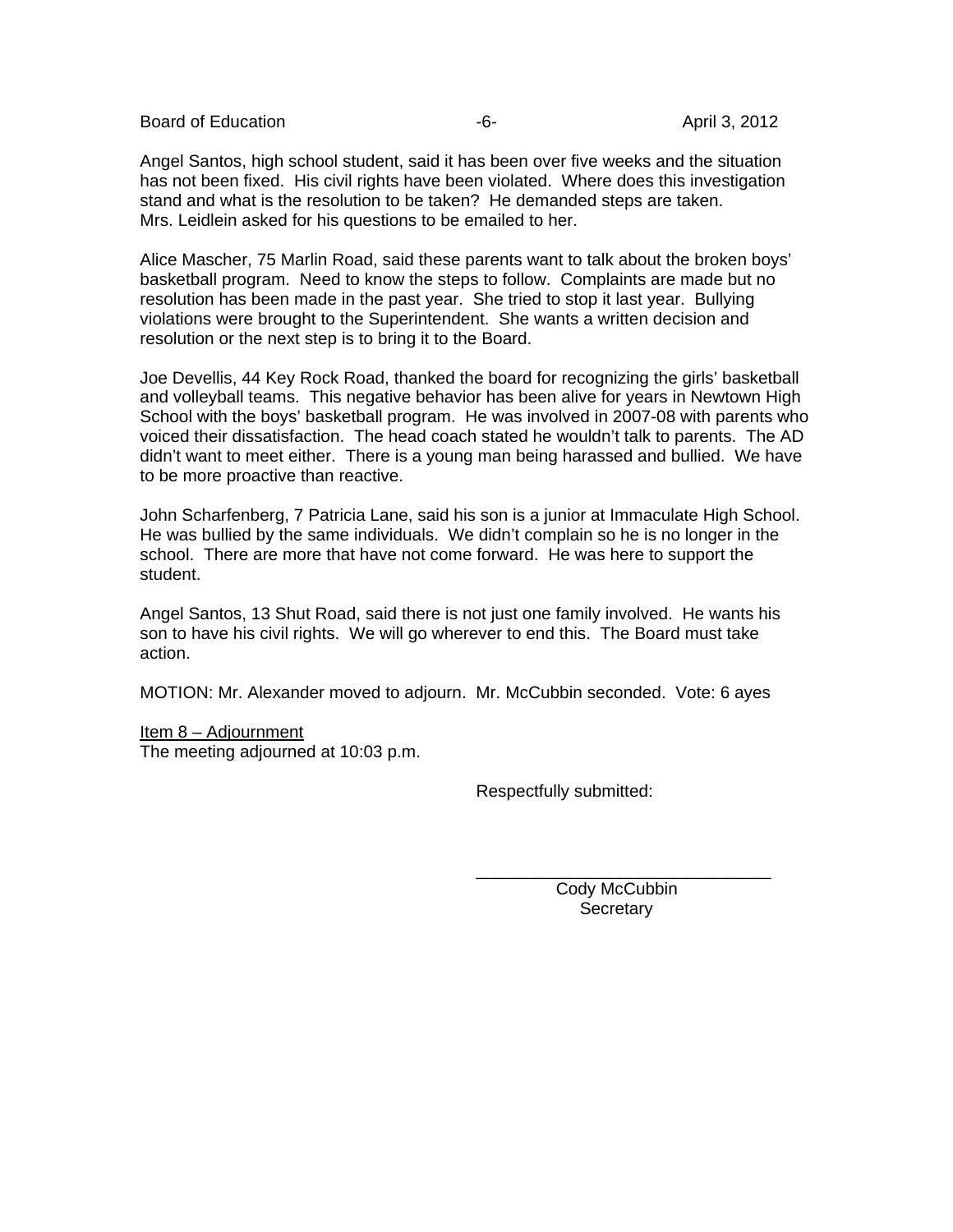### AUTOMATED EXTERNAL DEFIBRILLATOR (AED)

In order to assist individuals who may experience cardiac arrest on school property, the Newtown Board of Education has acquired automatic external defibrillators (AEDs) for use in school buildings. It is the policy of the board of Education to support the use of these automated external defibrillators for use by trained personnel on school property **during school hours**.

**AEDs will be made available (as resources allow) for in school and after school activities. For after school activities, the AEDs are available for public access to EMS personnel and those trained in the use of the AED. The AED-CPR training for staff will be organized through the nursing staff. The AEDs will be maintained, as recommended by the manufacturer, by the nursing staff in each school building.** 

The Superintendent or his/her designee shall be responsible for developing administrative regulations in support of this policy, in conformity with the provisions of applicable statutes and regulations.

Legal reference:

10-221 Boards of Education to prescribe rules

52-557b "Good Samaritan" Immunity from liability for emergency medical assistance, first aid or medication by injection. School personnel not required to administer or render.

Public Act 98-62

Adopted 10/3/06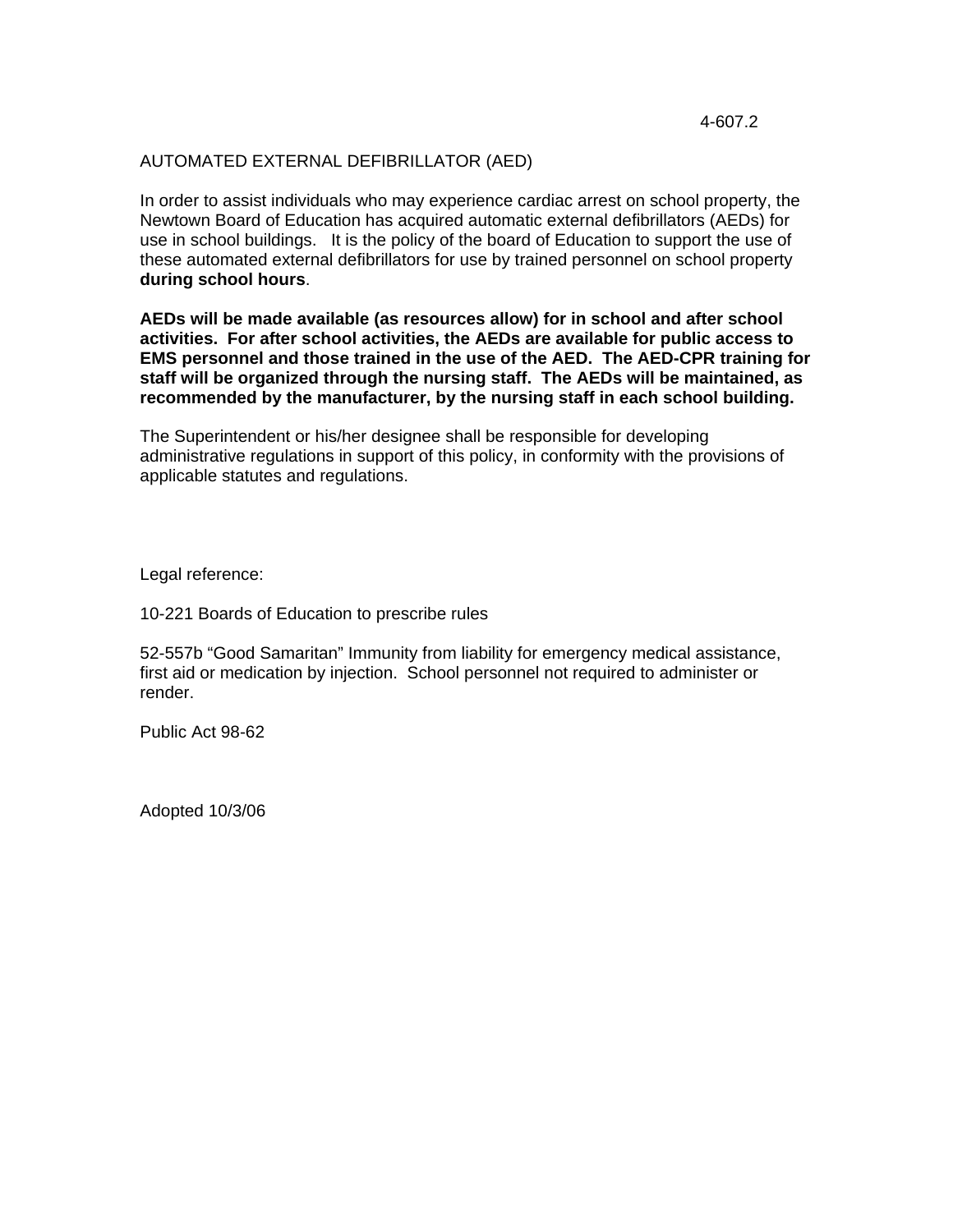# PROCEDURE FOR USE OF AUTOMATED EXTERNAL DEFIBRILLATOR (AED)

### 1. Initial Assessment

- a. Assess scene for safety and utilize universal precautions (move patient away from water, conductive surface or flammable materials)
- b. Assess patient for unresponsiveness or breathing
- c. If the victim is an adult or a child over the age of 8 with no response….call or have someone else call 911 or the local emergency number. Call for the defibrillator. If the victim is a child (1-8) with no response….call or have someone else call 911 or the local emergency number. If you are alone and the child is not breathing and does not have a history of heart problems, give 1 minute of care before calling 911 or local emergency number. Call for defibrillator.
- d. Open airway. Look, listen and feel for breathing for about 5 seconds. If not breathing, give 2 rescue breathes.
- e. Check for signs of circulation for no more than 10 seconds. Check for severe bleeding.
- f. If the victim has a pulse but is not breathing, begin rescue breathing. If no breathing and no pulse, begin CPR. Continue until defibrillator arrives.
- g. Call 911, continue CPR until defibrillator arrives.

# 2. Defibrillation

- a. As soon as defibrillator is on scene, turn it on and follow the prompts. If the patient is an infant or child under the age of 8, or weighs 55 pounds or less, remove adult pads and install infant/child defibrillator pads.
- b. Shave chest with disposable razor if indicated. Discard razor in a safe manner. Wipe chest if it is wet. (Do not use alcohol.)
- c. Apply defibrillation pads. Look at the icons on the self-adhesive pads, peel one pad at a time and place it as shown in its illustration. Ensure pads are making good contact with the patient's chest. DO NOT PLACE THE PADS OVER THE NIPPLE, MEDICATION PATCHES OR IMPLANTED DEVICES. (Do not touch patient when AED is analyzing or defibrillating.)
- d. Deliver a shock to the patient when advised by the defibrillator, after first clearing the patient area. Administer additional shocks as prompted by the defibrillator until it advises no shock or has delivered a series of three (3) consecutive shocks and prompts the responder to check the patient.
- e. When advised by the defibrillator, check the patient's airway, breathing and signs of circulation and initiate CPR if circulation is absent.
- f. Continue to perform CPR until otherwise prompted by the defibrillator or EMS personnel.
- g. Continue to follow the defibrillator prompts until EMS arrives.
- h. If patient becomes conscious or pulse returns, keep patient calm, monitor breathing and pulse, DO NOT remove pads unless requested by EMS personnel.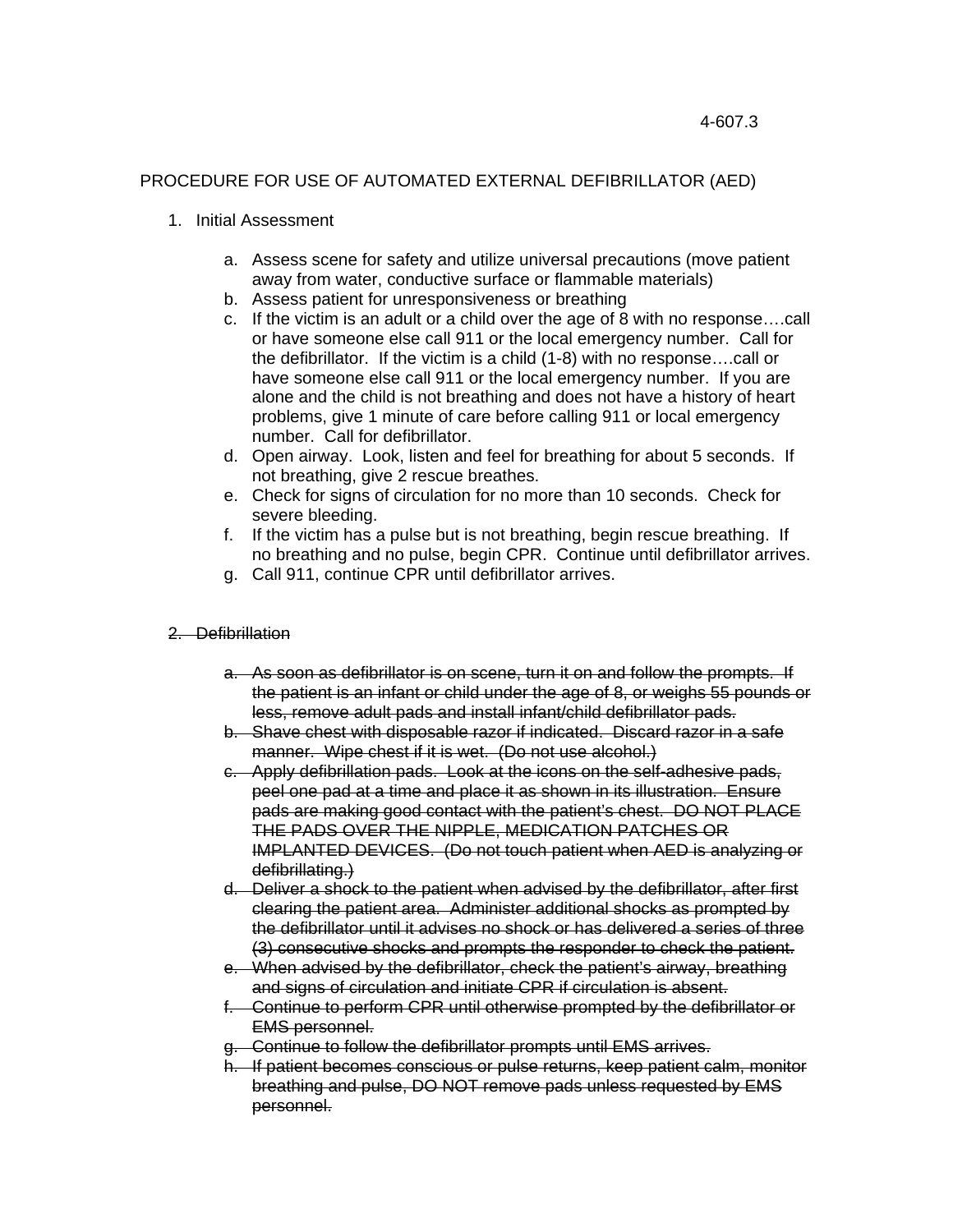- **3. Defibrillation for Adult and Child Age 1-8 less than 55 lbs.** 
	- **a. Check for signs of life (movement/breathing)**
	- **b. To prepare adult/child if no signs of life remove clothing from chest and wipe chest dry**
	- **c. Turn on AED if no signs of life**
	- **d. Follow voice prompts: attach pads to bare dry chest, if pads touch use front/back placement, plug in pads connector if not attached, clear area, DO NOT touch the patient, allow AED to analyze**
	- **e. If shock advised push flashing shock button, give 2 minutes CPR if advised for adult/child 30-2, let AED re-analyze**
	- **f. If no shock advised give 2 minutes CPR if needed Adult/child 30-2**
	- **g. Let AED analyze**
	- **h. Do not stop CPR until AED analyzing**
	- **i. AED precautions:** 
		- **i. Do not use alcohol to wipe chest dry alcohol is flammable**
		- **ii. Do not use adult AED pads on infant/child**
		- **iii. Do not use infant/child AED pads on adult**
		- **iv. Do not touch victim while AED analyzing may affect analysis**
		- **v. Do not touch victim while AED defibrillating you could be shocked**
		- **vi. Do no use AED near flammable materials such as gasoline or free-flowing oxygen**
		- **vii. Do not use AED in moving vehicle movement may affect analysis**
		- **viii. Do not use AED on person in contact with water remove from water/rain/snow – keep pads dry**
		- **ix. Do not place AED pads over medical patches or scars, jewelry, or piercings – remove with gloved hand**
		- **x. Do not use mobile phone or radio within 6 feet may disrupt analysis**
- 4. When EMT arrives: Responders working on the victim should document and communicate important information to the EMS provider such as:
	- a. Victim's name
	- b. Medical problems, allergies, etc., if known
	- c. Time victim was found
	- d. Initial and current condition of the victim
	- e. Information from the defibrillator by pushing the blue 1-button
	- f. Assist as requested by EMS providers

NOTE: The AED will be located in an unlocked area so that it would be available to trained school personnel as well as the emergency responders. Personnel will be trained in each building in which the AED is located.

Do not use cellular phone or radio transmitter within 6 feet of AED. This may interrupt the analysis of the patient by the AED.

Adopted 10/3/06 Revised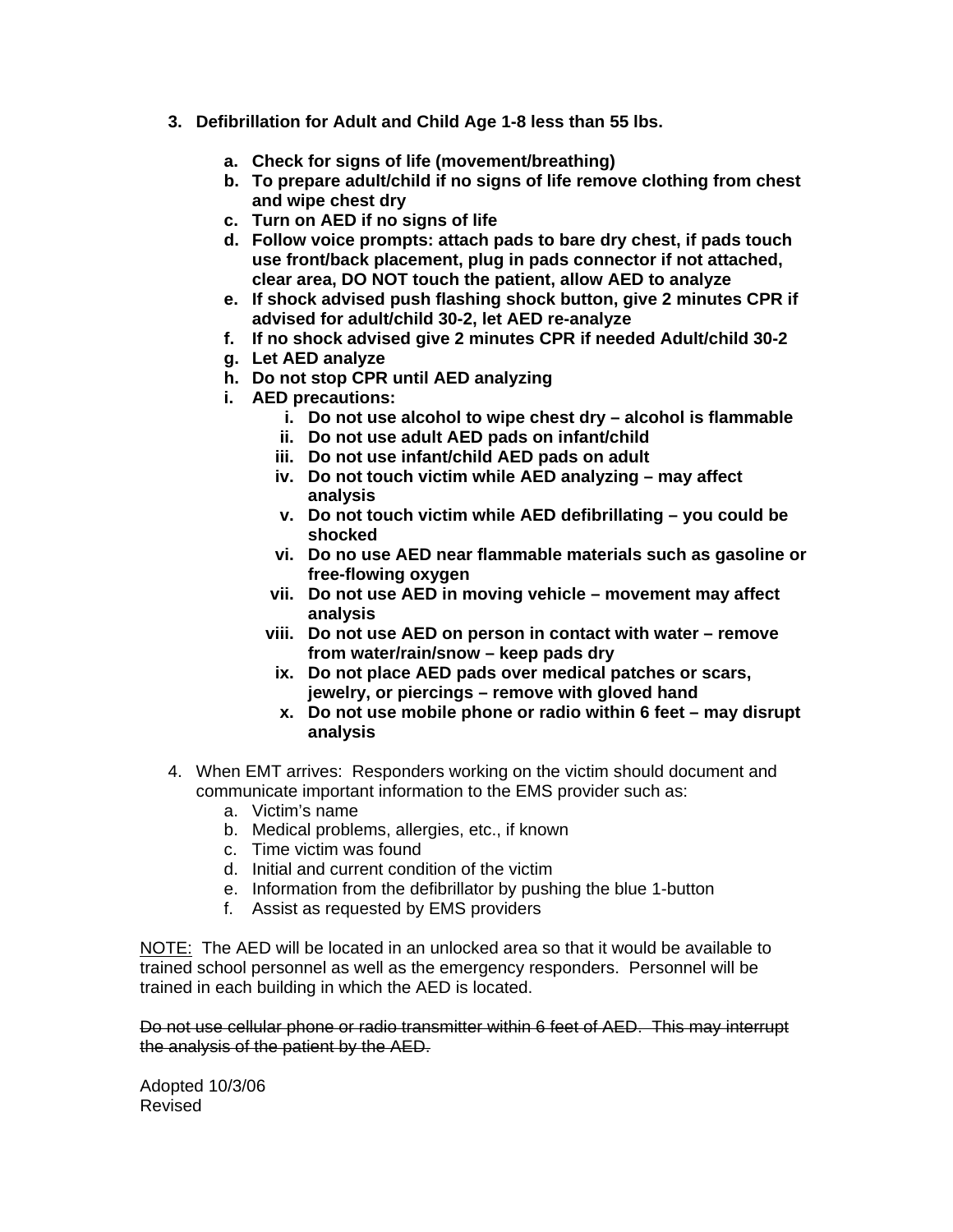#### 7-102

#### IMMUNIZATION REQUIREMENTS FOR SCHOOL ENROLLMENT/ATTENDANCE

#### **General**

Connecticut Statutes provide that students shall present documentation of immunization before being permitted to attend classes/school.

Students preparing to enroll in the Newtown Public Schools are required by State Statutes to be immunized against Poliomyelitis, DPT (Diphtheria, Pertussis, Tetanus), **DTap, Tdap**, Measles, Mumps, Rubella, Hemophilus Influenzae Type B, Hepatitis B (HBV), and varicella (chickenpox), Meningococcal, Hepatitis A, Pneumococcal and Influenza.

#### Responsibility

To comply with the State Immunization Law, the parent/guardian must provide an immunization record that documents necessary information about type, date, and dosage and is signed by a physician. A health record from the previous school that documents this information and is in compliance with State Statutes will be an acceptable substitute.

#### Exemptions

A child's immunization requirements are satisfied when the school receives:

1. A certificate from a physician or a local health agency stating that initial immunizations have been given to the child and the additional immunizations are in process (such as, a child is scheduled to receive additional immunizations in a school sponsored clinic);

#### Or

2. A certificate from a physician stating that in the opinion of the physician, immunization is medically contraindicated because of the physical condition of the child;

#### Or

3. A statement from the parents or guardians of the child that such immunization would be contrary to the religious beliefs of the child;

#### Or

4. A statement from a physician or director of health that the child has had a confirmed case of the disease;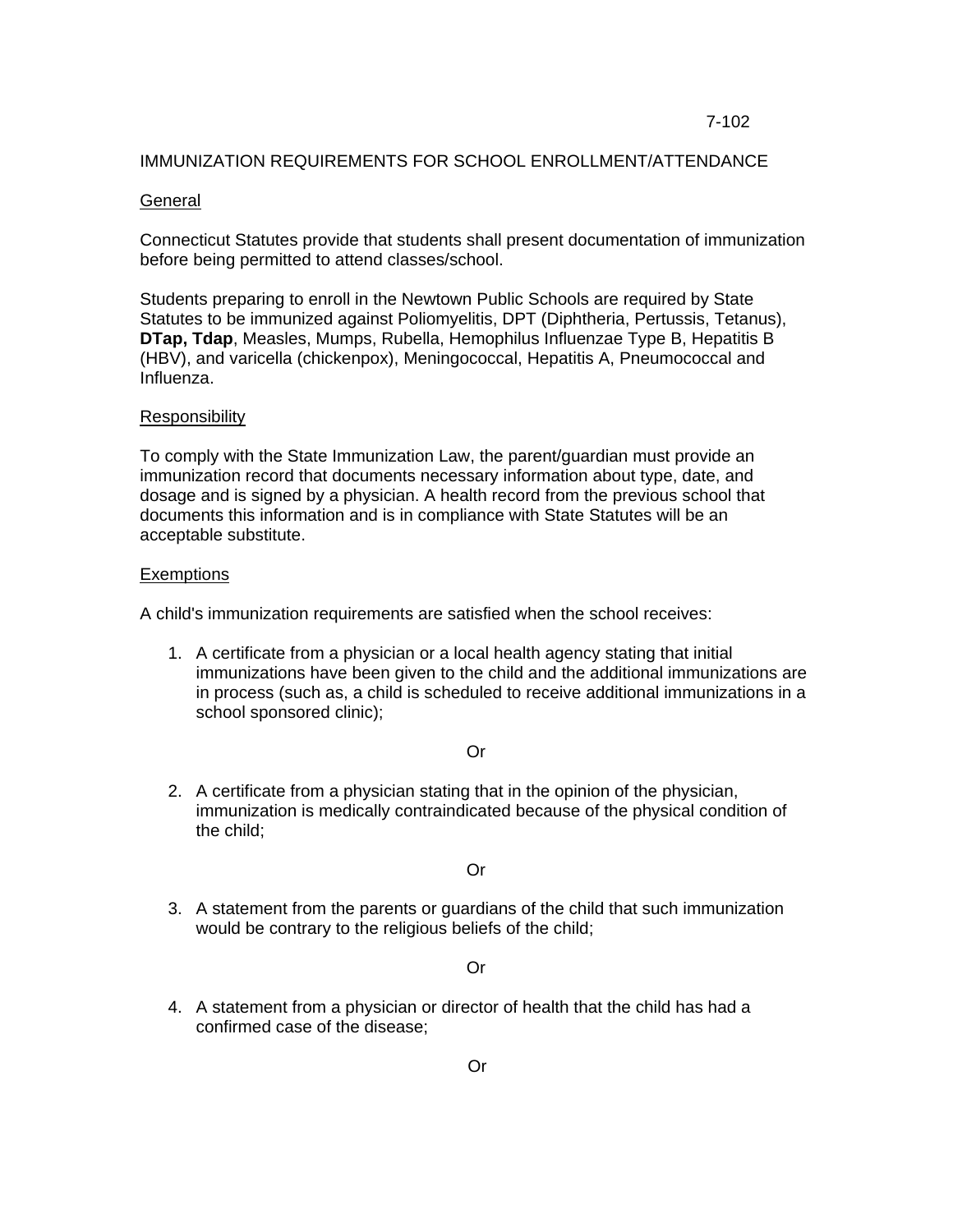- 5. In the case of rubella, documentation of a twelfth birthday;
- 6. In the case of pertussis, documentation of a sixth birthday;
- 5. In the case of Hemophilus Influenzae Type B, documentation of a fifth birthday

Or

6. In the case of varicella, documentation of the disease confirmed in writing by a physician or laboratory report.

Failure to comply with the immunization requirements during the enrollment process will cause a postponement of school attendance until the statutory requirements are satisfied, which will result in the student's exclusion from school.

Adopted 6/21/46 Amended 1/12/59, 11/3/59, 9/20/60, 3/24/70, 1/25/72, 10/10/95, 10/10/00, 11/13/01 Updated 5/24/77, 1/11/83, 3/10/92, 10/10/95, 6/10/97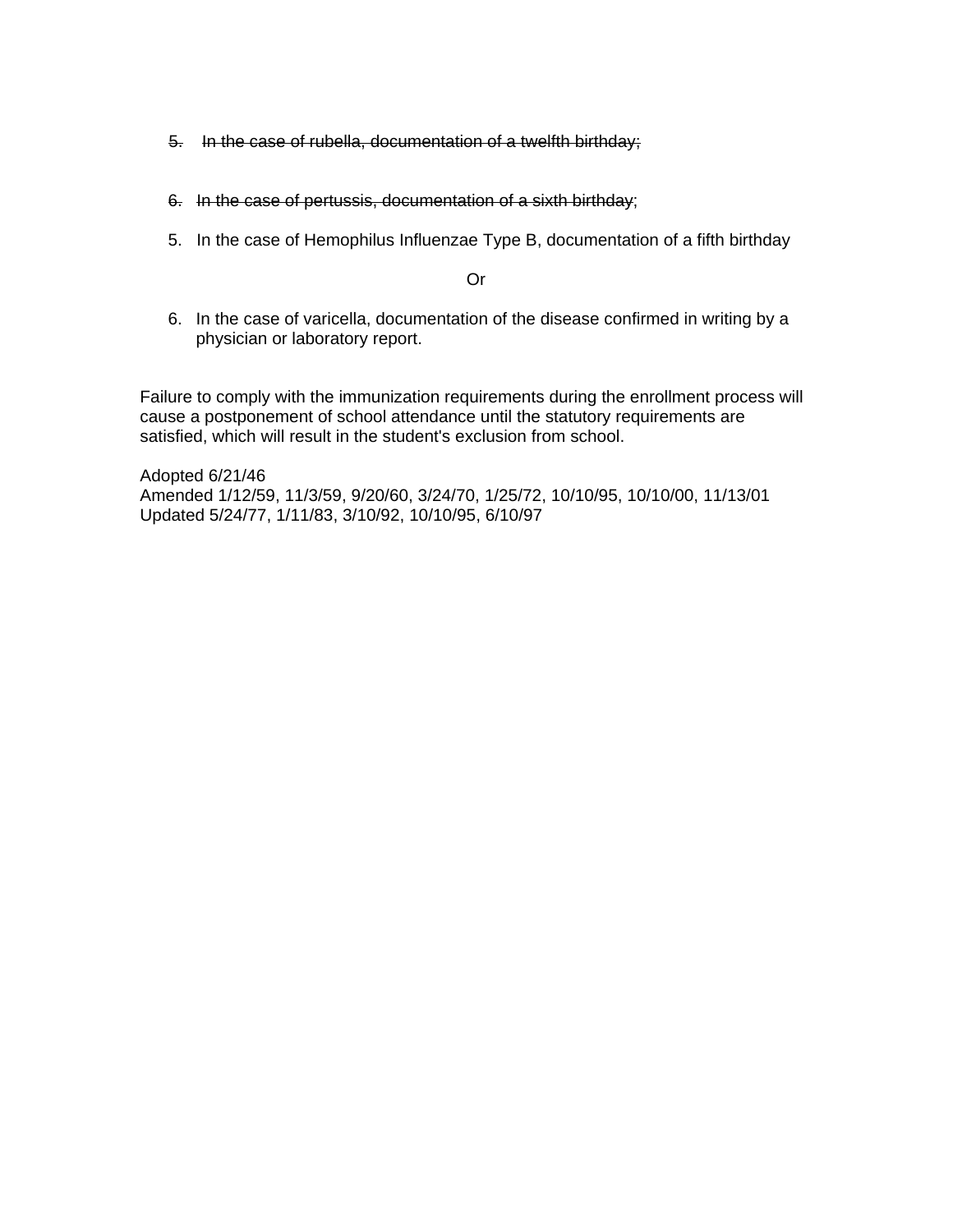### STUDENT HEALTH ASSESSMENTS AND MEDICAL RECORDS

Subject to the provisions of Public Act 94-103, Section 10-206, the Board of Education shall require each student to have a health assessment either by a legally qualified practitioner of medicine or by the school medical adviser or a physician's assistant licensed pursuant to Chapter 370 or an advanced practice registered nurse or registered nurse licensed pursuant to Chapter 378 prior to initial public school enrollment at any grade level, as well as in grades six and ten **nine.** The State Statutes specify what a health assessment shall include and the procedure to be followed for an exemption based upon religious reasons.

All students whose parents or guardians meet the eligibility requirement for free and/or reduced price meals under the National School Lunch Program or for free milk under the special milk program shall be provided such health assessments without charge. Parents or guardians who have extenuating circumstances which make them unable to use a private physician and are not covered by lunch guidelines may arrange through the Supervisor of Nurses for the school district to provide the physical examination. To fulfill this requirement, the Board of Education may utilize existing community services and resources.

Reference: CGS 10-206

Adopted 10/13/70 Updated 5/24/77, 6/9/77, 1/11/83, 11/14/87, 12/10/91, 10/10/95, 11/12/96, 6/10/97, 11/13/01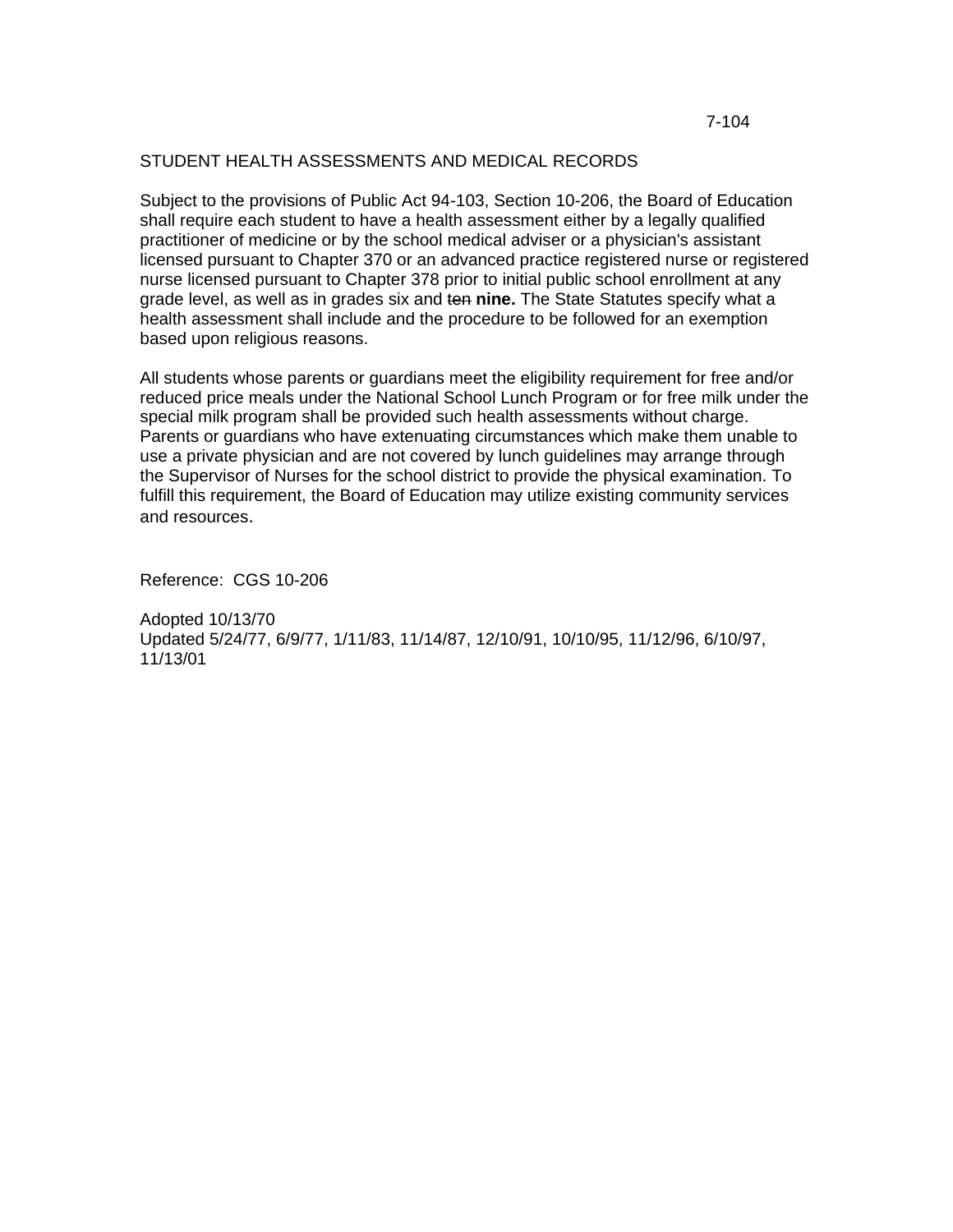### PROCEDURES REGARDING STUDENT HEALTH ASSESSMENTS AND MEDICAL RECORDS

All students must meet the following criteria in order to comply with Public Act 94-103:

- 1. Newly enrolled students and those entering from out-of-state schools must have proof of a health assessment prior to enrollment.
- 2. Connecticut students entering n grades six (6) and nine (9) will have until December first  $(1<sup>st</sup>)$  of that school year to obtain a health assessment.
- 3. All of the required elements of the health assessment must be completed during the specific time frame including a test for anemia. A mantoux tuberculin test is required for only foreign and foreign-born students entering from a high-risk country. (See pre-entrance requirements form attached.)
- 4. The results of the health assessment screenings and follow-up testing and treatment must be recorded on forms distributed by the State Department of Education.
- 5. The blue State Health Assessment form HAR-3 REV 4/20/10 **only** may be used to meet the requirements of an interscholastic sports physical. The sport physical form may also be used to meet the sport physical requirements.
- 6. Students who fail to provide evidence of such health assessments in the specified time frame will be excluded from school until the health assessments are completed.

Health assessments conducted by the school will be arranged by the Nursing Supervisor in cooperation with the school nurse with prior written notice to the parent or guardian as specified in Public Act 94-103. When the parent or guardian chooses to have the health assessment of the student conducted by a licensed medical practitioner of their choice, it will be at the expense of the parent or guardian.

The results of any health assessment or psychological information recorded as part of the student's cumulative health record and filed under provisions of the appropriate sections of the Statutes shall not be open to public inspection.

When a student permanently leaves the jurisdiction of the Newtown Public Schools, the cumulative health record shall be sent to the chief administrative officer of the health office of the school district to which the student moves. Original copies of the student health records will be sent to Connecticut schools and true copies will be sent to out-ofstate school districts. A true copy will be retained for each health records that is transmitted to a school system in Connecticut.

Reference: CGS 10-206

```
Adopted 10/13/70 
Updated 5/24/77, 6/9/77, 1/11/83, 11/14/87, 12/10/91, 10/10/95, 11/12/96, 6/10/97, 
11/13/01
```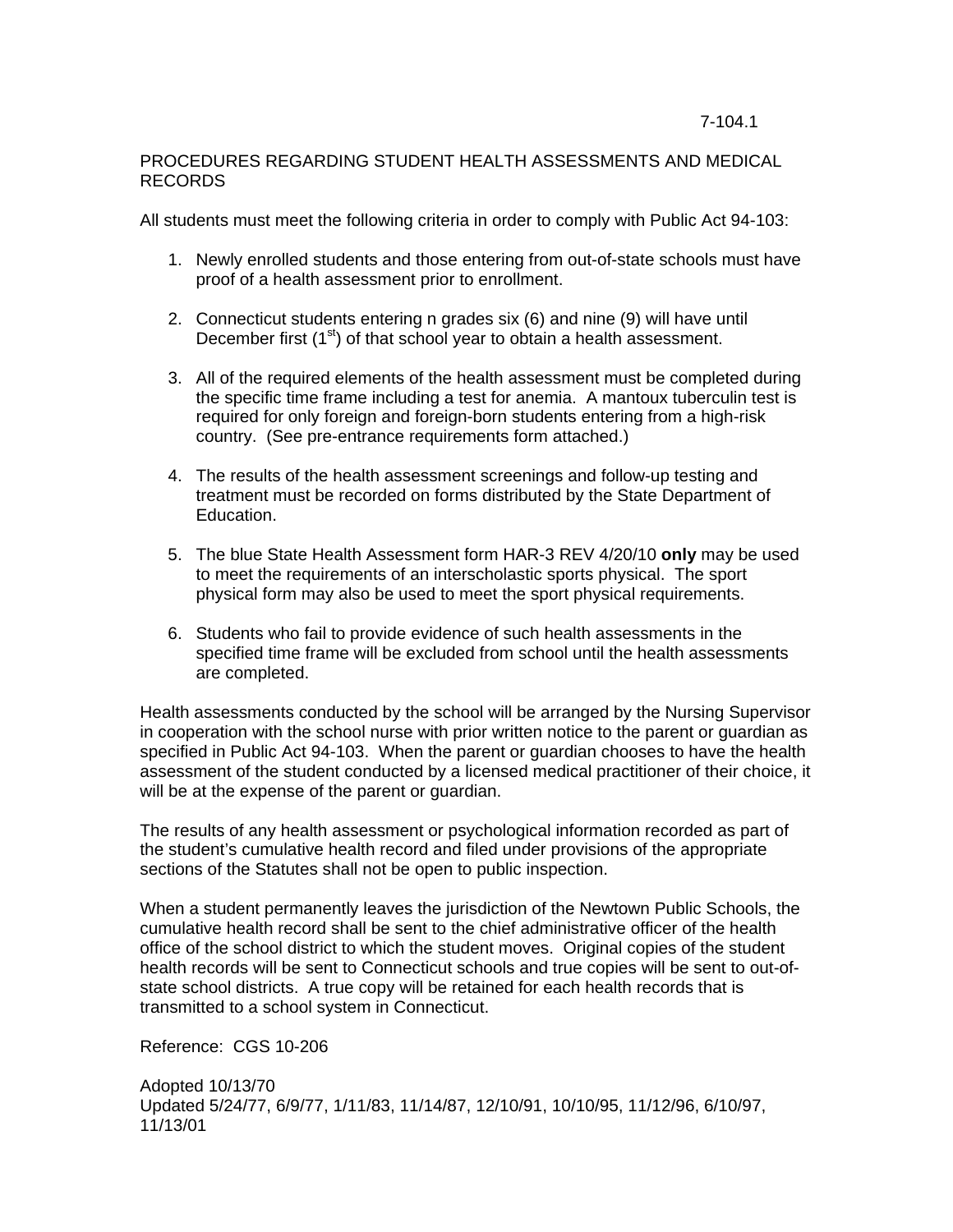# BUDGET PROCEDURES & MAJOR OBJECT CODE TRANSFERS

In accordance with Connecticut General Statutes §10-222, the Newtown Board of Education shall prepare an itemized estimate of its budget each year for submission to the Board of Finance and the Legislative Council for review and appropriation. Such budget estimate shall include, but is not limited to, the following major object code categories:

> 100 Salaries 200 Employee Benefits 300 Professional Services 400 Purchased Property Services 500 Other Purchased Services 600 Supplies 700 Property 800 Other/misc.

Following the annual appropriation, the Board of Education shall meet and revise such itemized estimate, if necessary, and adopt a final appropriated budget for the year. Line items in the budget may be allocated more specifically by the superintendent or hishis/her designee in the development, administration and monitoring of the budget after initial approval of the budget by the Board of Education. The superintendent shall present for Board approval any proposed additional certified fulltime equivalent (1.0 FTE) staff that exceeds the staffing summary approved concurrent with the fiscal year budget.

The superintendent and/or hishis/her designee shall be responsible for administering and monitoring the budget through the course of the year. The superintendent or hishis/her designee shall maintain a system of appropriate expenditures and encumbrance accounting that is organized to conform to the requirements for State and Federal accounting reports. A monthly budget report shall be prepared in the same format as the annual object detail budget (as a minimum), showing for each major object code line item, the appropriated budget amount, transfers, expenditure to date, encumbered amounts, and current balance.

Such budget report shall be presented to the Board of Education at the regularly scheduled meeting in the month following the period for which such report is prepared, except the year end report which shall be completed and presented by the end of August. The year end report shall reflect all major object codes in positive balance.

The superintendent or designee shall recommend to the Board of Education and the Board shall approve transfers from one major object code to another.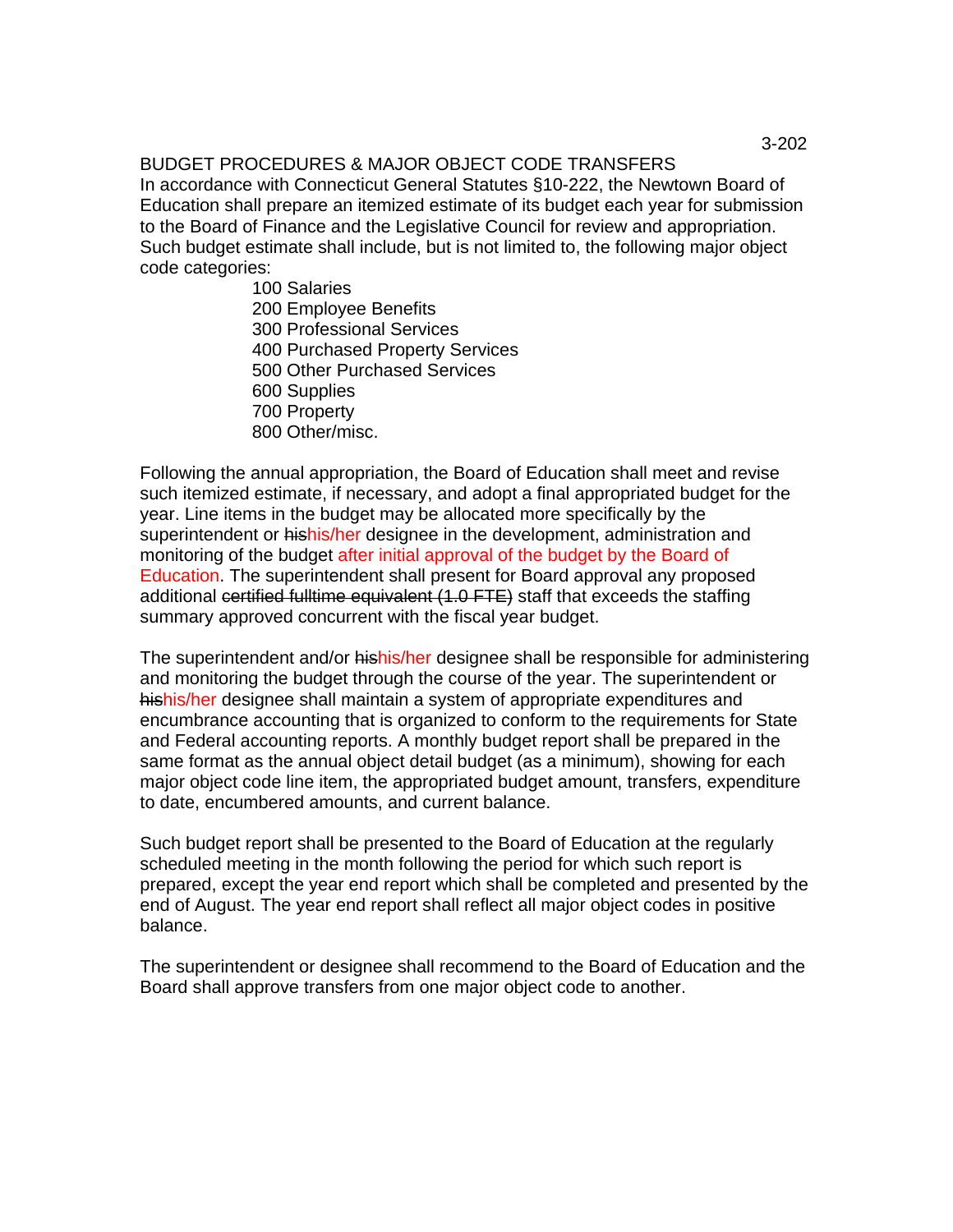Any movement by the Board to expend funds that would otherwise render a major object code in a negative balance shall be preceded by a Motion to Transfer Funds between major object codes to maintain a positive balance in the account from which the funds will be expended.

For effective and efficient administration of day-to-day operations, budget transfer authority is granted to the superintendent or the director of business, as hishis/her designee, under the following restrictions:

1. No transfers within major object codes, whether individual or cumulative, of more than \$10,000, shall be made unless authorized by the Board, and 1.

1.. Between detail accounts within an object summary category as presented in the annual budget, i.e. Salaries, Employee Benefits, Professional Services, Purchased Property Services, Other Purchased Services, Supplies, Property, Other/misc., and

### $1.$

2. Funds from any line item in an amount less than \$50,000 under emergency conditions if the urgent need for the transfer prevents the Board of Education from meeting in a timely fashion to consider such transfer.

All emergency transfers and all those beyond detail accounts within an object summary category under \$10,000 will be presented to the Board of Education and announced at its next regularly scheduled meeting.

The Board of Education shall not expend more than the amount of the total appropriation and the amount of money received from other sources for school purposes. If any occasion arises whereby additional funds are needed by the Board of Education, the chairperson of the Board of Education shall notify the Board of Finance, Board of Selectmen, or appropriating authority and submit a request for such necessary additional funds. No additional funds shall be expended until such supplemental appropriation is granted and no supplemental expenditures shall be made in excess of those so authorized.

Reference: C.G.S 10-222 Adopted 6/14/88 Updated 8/1/89, 12/12/95, 8/6/02, 11/15/11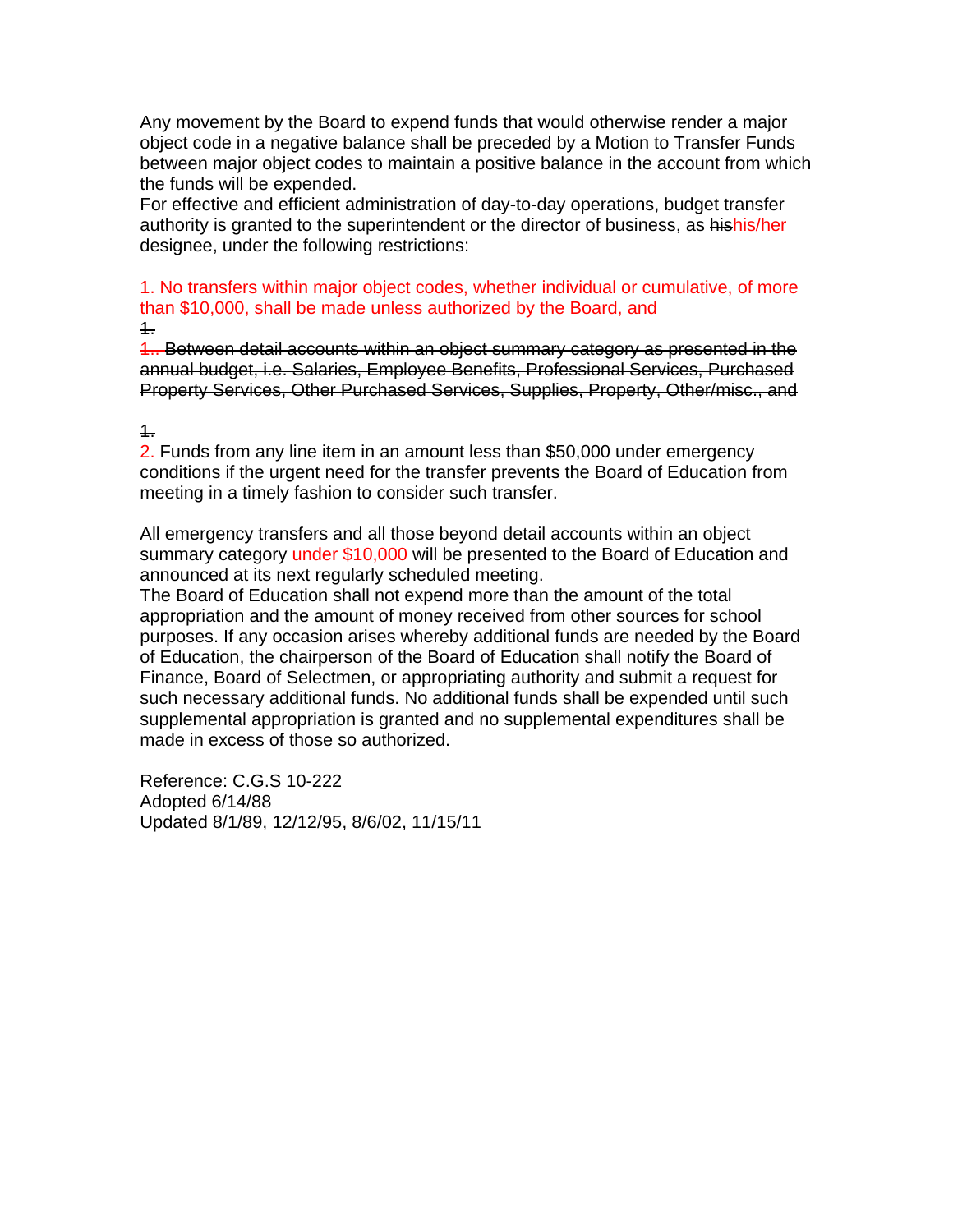# **Perkins Innovation Grant** Work-Based Learning/Capstone/ Student Success Plan Model

# **Plan Summary**

Write a brief summary describing the purpose, objectives, strategies, and outcomes initiated through the model design.

The purpose of this grant would be to create opportunities for Newtown High School students to participate in a capstone project that specifically involves the development of Apps for iOS and Android operating systems. This course would:

- $\Box$  model what a Capstone project/class looks like for CTE students in Technology Education,
- $\Box$  pilot integration of the Student Success Plan and Career Pathways into classroom curriculum,
- expand the role of the teacher to that of a Student Success Plan Advisor,  $\Box$
- $\Box$  provide CTE students the opportunity to earn an industry recognized certification
- $\Box$  allow students to apply 21st Century skills by absorbing, processing, and combining information to develop a mobile app linked to their individual career pathway, and
- $\Box$  build upon existing work-based programs at the high school.

The Career and Technical Education Mobile Apps class requires students to develop a mobile app that could be used in the career pathway identified in their individual Student Success Plan. As part of the course, students would be required to write a research paper defining the function of their app and why it would be useful in their career pathway Students will also be required to make a public presentation and demonstration of their project. Not only will students be able to demonstrate skills and responsibilities of a Mobile Application Developer, but they will understand how those skills apply to another career pathway. Students will blend 21st century skills into a work-based/authentic learning model. In addition, this course builds upon the wide variety of career exploration and work-based learning opportunities available at Newtown High School. These programs include career speakers, industry tours, community service, career shadowing, internships, CWE, school-based enterprises, and Junior/Senior Project classes.

The teacher of the course will pilot how the Student Success Plan can become part of instruction and assessment. She will pilot the Teacher/SSP Advisor role for this Capstone class, and develop the foundation of what the SSP Advisor and Capstone Project can look like in an individual student's success plan at Newtown Public Schools.

The following explains our objectives, progress, strategies, and outcomes.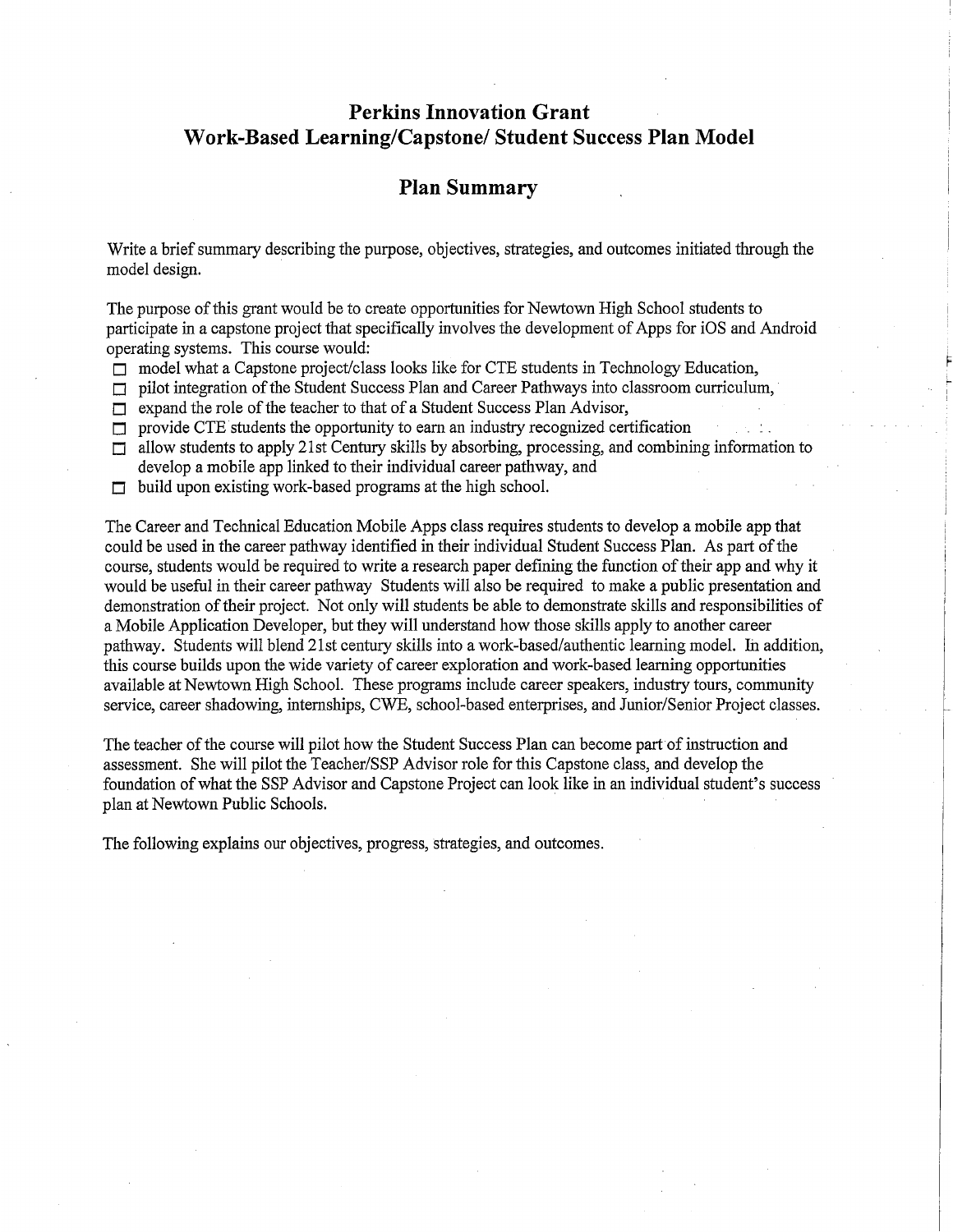|                   | A minimum of 15 CTE students complete Mobile Ap<br>District begins development of capstone guidelines.<br><b>OUTCOMES</b><br>This will impact all students.<br>Capstone class.                                                         | SSP District Committee will develop plan for teacher<br>Students are in small learning communities working<br>Role of SSP Teacher/Advisor piloted in 2012-2013.<br>Student work uploaded into portfolio.<br>SSP is part of classroom instruction.<br>involvement in SSP in grades 9-11.<br>on capstone project.                                                                                                                                                                     | Student will have journal/document in SSP assessing<br>Student will have journal/document in SSP linking<br>skills demonstrated in project to post-secondary<br>career pathway to project.<br>choices                                                                                                                                                                                                                          | Students earn industry certification.                                                                                          |  |
|-------------------|----------------------------------------------------------------------------------------------------------------------------------------------------------------------------------------------------------------------------------------|-------------------------------------------------------------------------------------------------------------------------------------------------------------------------------------------------------------------------------------------------------------------------------------------------------------------------------------------------------------------------------------------------------------------------------------------------------------------------------------|--------------------------------------------------------------------------------------------------------------------------------------------------------------------------------------------------------------------------------------------------------------------------------------------------------------------------------------------------------------------------------------------------------------------------------|--------------------------------------------------------------------------------------------------------------------------------|--|
| <b>STRATEGIES</b> | Offer Mobile Apps Capstone Course through CTE<br>in 2012-2013. Purchase supplies/equipment for<br>Students present project in written and oral<br>Curriculum writing to be funded by district.<br>Mobile Apps Capstone class.<br>form. | teacher develop rubric linking SSP and capstone<br>Junior/Senior Project teachers and Mobile Apps<br>expectations for teacher/advisor in the Student<br>Student Success Plan committee defines the<br>Success Plan.<br>project.                                                                                                                                                                                                                                                     | Students will identify transferable skills linked to<br>Students will identify career pathway and link to<br>Develop NHS specific career pathway in IT and<br>capstone project in Mobile Apps and<br>Automotive in 2011-2012.<br>Junior/Senior Project.<br>career pathway.                                                                                                                                                     | Developer (http://www.appcelerator.com)<br>certification as a Titanium Certified App<br>Students will earn recognized industry |  |
| PROGRESS          | Junior/Senior Project elective course since 2000-2001<br>District-wide Student Success Plan committee.                                                                                                                                 | NHS teachers are using SSP to communicate with students and<br>parents. Teacher and counselor recommendations for college<br>NHS School Counseling Office has been using Naviance for 7<br>are being submitted to colleges electronically through the<br>The Newtown Public Schools Strategic Plan for 2011-2012<br>includes a Personal Success Plan for every student. (See<br>Grades 5 through 12 have a SSP through Naviance.<br>Student Success Plan.<br>Attachments)<br>years. | (Naviance) in 9th grade, Career Matchmaker (Career Cruising) in<br>Students identify their Career Pathway in SSP. Career Pathway<br>Career<br>Career<br>10th grade; and Do What You Are (Naviance) in 11th grade.<br>Every student at NHS completes: Career Cluster Finde<br>information available in Naviance and Career Cruising<br>Pathway information specific to NHS can be found on<br>Center webpage. (See Attachments) |                                                                                                                                |  |
| <b>OBJECTIVES</b> | initiative will look<br>like at Newtown<br>Determine what<br>state capstone<br>Public Schools.                                                                                                                                         | Student Success<br>Expand teacher<br>involvement in<br>Plan.                                                                                                                                                                                                                                                                                                                                                                                                                        | Success Plan and<br>Career Pathways<br>Pilot Integration<br>in classroom<br>instruction.<br>of Student                                                                                                                                                                                                                                                                                                                         | earn an industry<br>opportunity to<br>students the<br>certification<br>Provide CTE<br>recognized                               |  |

 $\mathcal{A}_{\mathcal{A}}$ 

 $\hat{\mathcal{A}}$ 

 $\frac{1}{2} \sum_{i=1}^{n}$ 

 $\hat{\boldsymbol{\theta}}$ 

 $\hat{\mathcal{A}}$ 

 $\bar{z}$ 

 $\sim$   $\sim$ 

 $\sim$ 

 $\varphi\to\varphi$ 

 $\frac{1}{2}$ 

 $\hat{\mathcal{A}}$ 

 $\mathcal{A}^{\mathcal{A}}$ 

 $\sim$ 

 $\mathcal{A}$ 

 $\hat{\mathcal{E}}$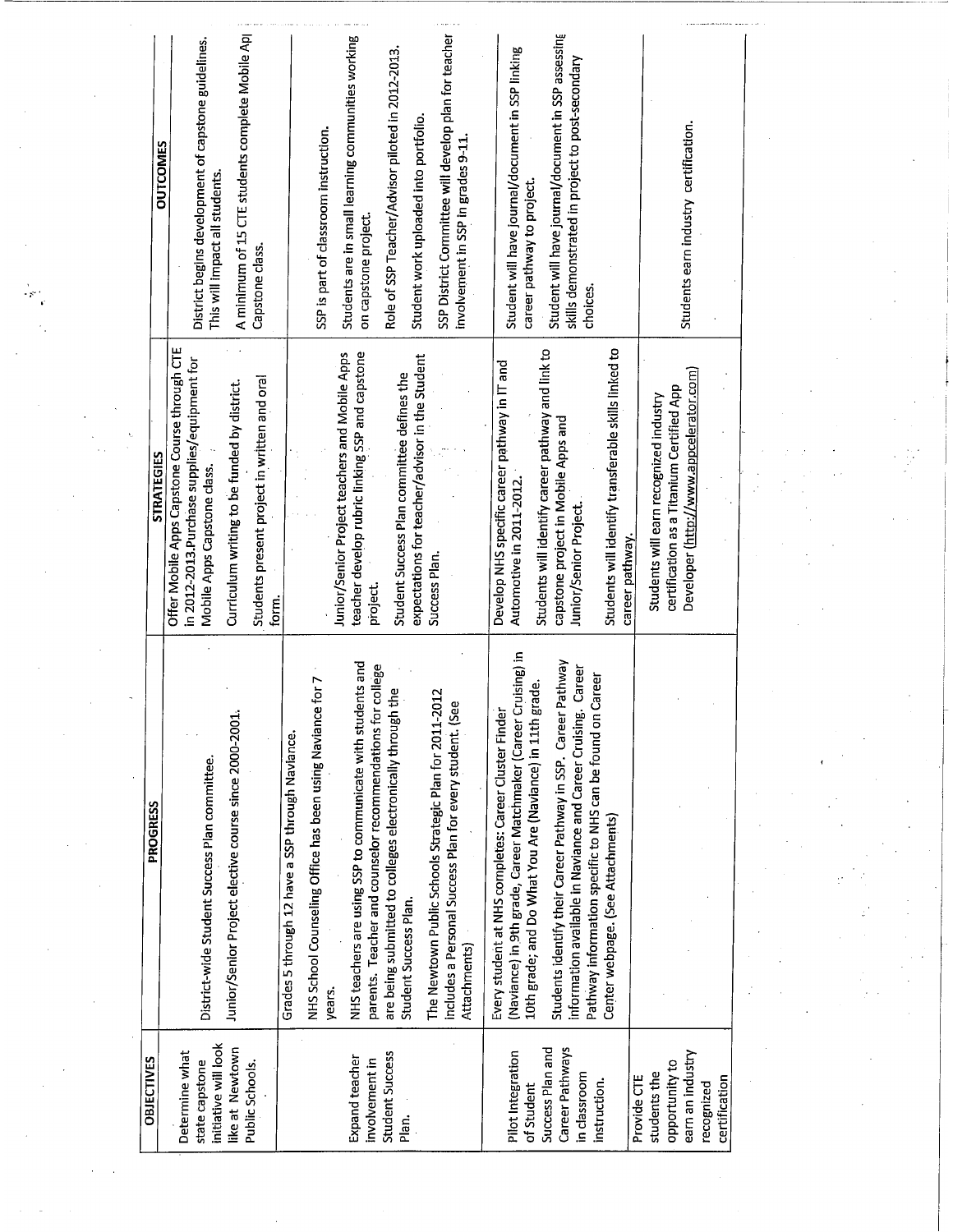| Students will demonstrate critical thinking, problem<br>service projects may satisfy capstone requirements.<br>SSP will include project & reflection for students in<br>solving, and innovation skills while processing and                                                                                                                                                                                                                                                         | Mobile apps project reflects understanding of caree                                                                                                                                                                                                                                                                                 |  |  |
|-------------------------------------------------------------------------------------------------------------------------------------------------------------------------------------------------------------------------------------------------------------------------------------------------------------------------------------------------------------------------------------------------------------------------------------------------------------------------------------|-------------------------------------------------------------------------------------------------------------------------------------------------------------------------------------------------------------------------------------------------------------------------------------------------------------------------------------|--|--|
| SSP district committee will set project guidelines.<br>SSP district committee will identify how projects,<br>internships, reflective portfolio, and community<br>Mobile Apps Capstone and Jr/Sr Project class.<br>combining information.                                                                                                                                                                                                                                            | and current issues in the field.                                                                                                                                                                                                                                                                                                    |  |  |
| demonstrate terminology, concepts, and best<br>All students completing capstone project will<br>Students in Mobile Apps Capstone class will<br>identify current issues in career pathway.<br>Students will apply Mobile App to career<br>practices for coding mobile applications.<br>pathway in SSP.                                                                                                                                                                               | Career Center staff will do class presentation on<br>mobile app is tied to career pathway in SSP.<br>White (research) paper demonstrates how<br>opportunities to explore career pathways.                                                                                                                                           |  |  |
| Work-based/authentic learning classes include the school-based<br>Projects,<br>Applied Science Research, Connecticut Innovation Academy.<br>enterprises in Early Childhood Education, Computer Repair,<br>See Strategic Plan for district to address 21st Century skills.<br>'n<br>Culinary, Automotive, Greenhouse, Special Education'<br>Project-based learning classes include: Junior/Senior<br>Graduation standards include 21st century skills.<br>Drycleaning, and Graphics. | internships, Junior/Senior Projects and enrichment programs.<br>Career Pathways information available in SSP and on Career<br>CWE,<br>Career Center staff part of Junior/Senior Project course.<br>Students can participate in career speakers programs,<br>community service, industry tours, career shadowing,<br>Center website. |  |  |
| Blend 21st Century<br>based/authentic<br>learning project.<br>Skills into work-                                                                                                                                                                                                                                                                                                                                                                                                     | Newtown High<br>current career<br>programs at<br>exploration<br>Build upon<br>School.                                                                                                                                                                                                                                               |  |  |

 $\sim 10^6$ 

 $\frac{1}{2}$ 

 $\sim 200$ 

 $\label{eq:2} \frac{1}{2} \sum_{i=1}^n \frac{1}{2} \sum_{j=1}^n \frac{1}{2} \sum_{j=1}^n \frac{1}{2} \sum_{j=1}^n \frac{1}{2} \sum_{j=1}^n \frac{1}{2} \sum_{j=1}^n \frac{1}{2} \sum_{j=1}^n \frac{1}{2} \sum_{j=1}^n \frac{1}{2} \sum_{j=1}^n \frac{1}{2} \sum_{j=1}^n \frac{1}{2} \sum_{j=1}^n \frac{1}{2} \sum_{j=1}^n \frac{1}{2} \sum_{j=1}^n \frac{1}{$ 

 $\label{eq:2.1} \frac{1}{\sqrt{2\pi}}\int_{0}^{\infty}\frac{d\mu}{\mu}\left(\frac{d\mu}{\mu}\right)^2\frac{d\mu}{\mu}\left(\frac{d\mu}{\mu}\right)^2\frac{d\mu}{\mu}\left(\frac{d\mu}{\mu}\right)^2.$